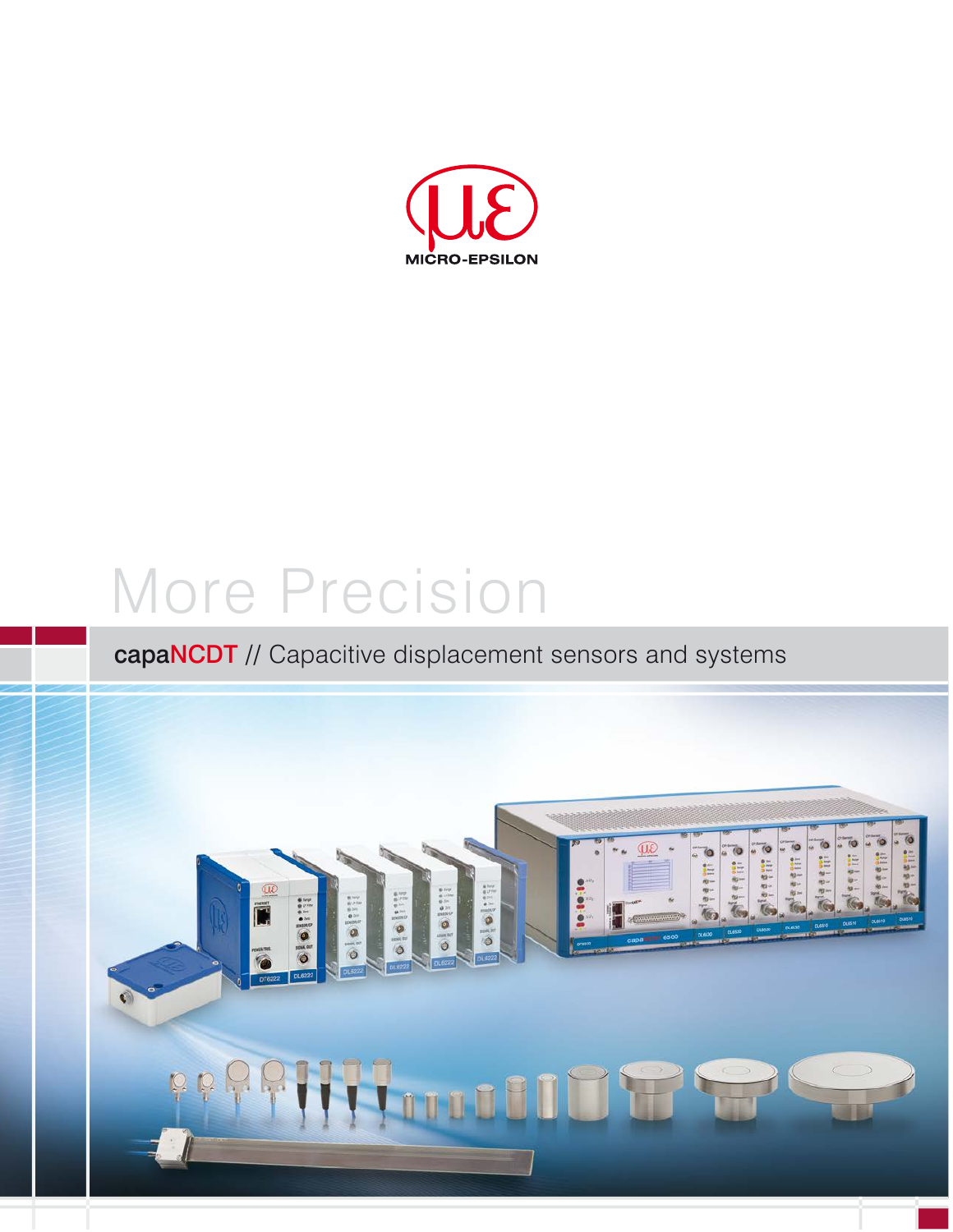

#### *- Modular, expandable for up to 4 channels*

- *Ethernet / EtherCAT interface*
- *Easy configuration using the web browser*
- *Resolution up to 0.0005 % FSO*
- *Bandwidth: up to 20 kHz*
- *Digital data rate: 4 x 3.9 kSa/s*
- *Trigger feature*
- *Synchronous operation supported*

#### System design

16

The new capaNCDT 6200 is a modular measuring system that offers excellent performance at a very attractive price. A modular design enables the system to be expanded at any time by up to four measuring channels. The measuring system includes a control unit and a demodulator for each sensor. The Ethernet interface integrated in the controller enables fast, easy configuration via web browser. The DL6230 demodulator provides high resolution measurements. The capaNCDT 6222 is used for high speed measurements up to 20 kHz.

The compact controller can be used as a benchtop unit, wall-mounted unit or DIN rail-mounted via an adapter. The capaNCDT 6200 is compatible with all sensor models from Micro-Epsilon.



#### **Web interface**

The web interface for controller configuration opens via Ethernet. Up to 4 channels can be visualized and linked arithmetically.



#### A measuring system consists of:

- Control unit DT62xx
- **Demodulator DL62xx**
- Sensor
- Sensor cable
- Power supply cable
- Ethernet cable EtherCAT cable
- Signal output cable

#### Accessories:

- Signal output cable
- Power supply cable
- DIN rail brackets
- mounting plates for wall mounting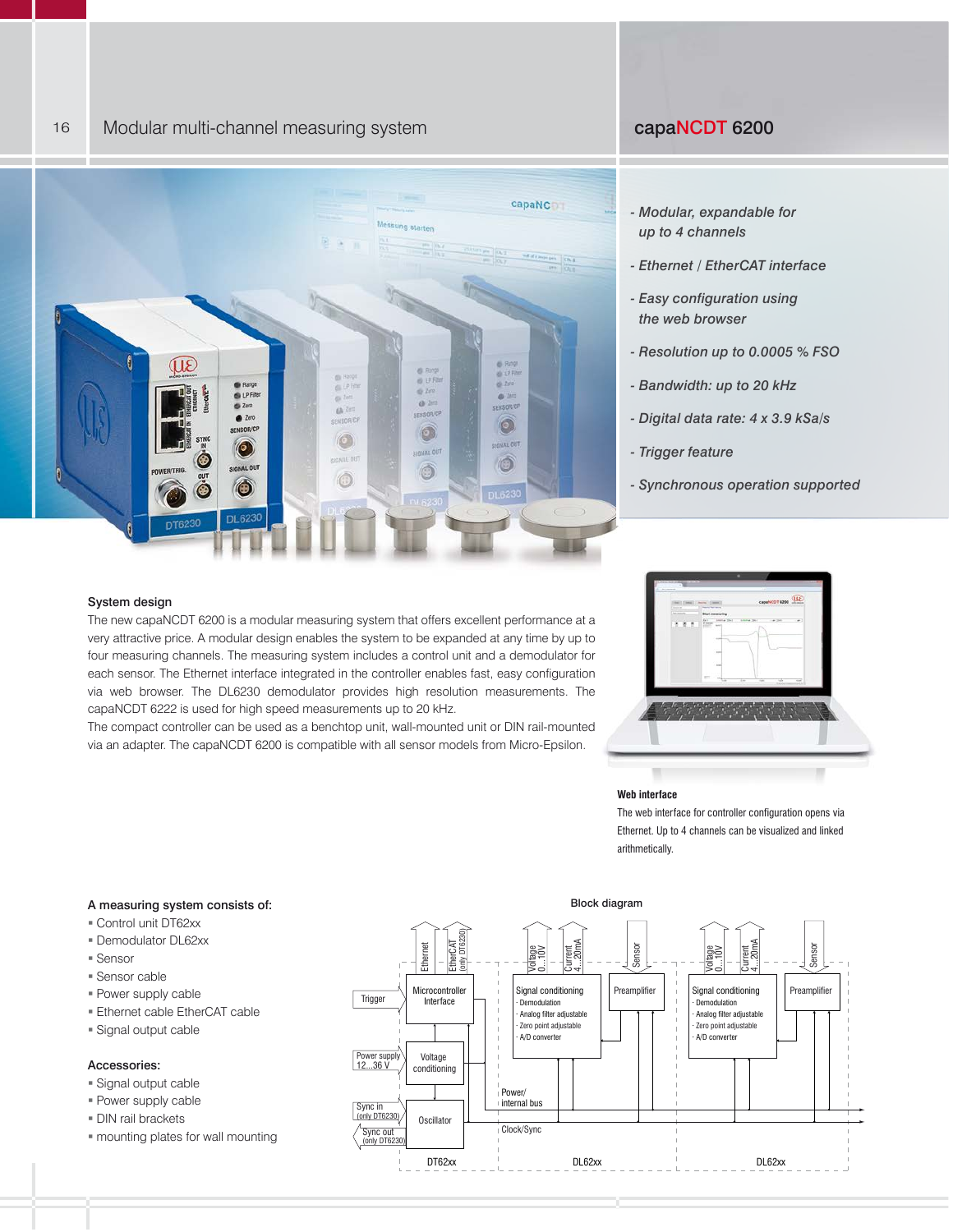

| Controller type DT62x0               |            | Demodulator DL6220                                              | Demodulator DL6230                                              |
|--------------------------------------|------------|-----------------------------------------------------------------|-----------------------------------------------------------------|
| Resolution static <sup>1)</sup>      |            | 0.004 % FSO                                                     | 0.0005 % FSO                                                    |
| Resolution dynamic <sup>1)</sup>     |            | 0.02 % FSO (5 kHz)                                              | 0.005 % FSO (5 kHz)                                             |
| Bandwidth                            |            | 5 kHz (-3 dB)                                                   | 5 kHz (-3 dB)                                                   |
| Bandwidth (switchable)               |            | 5 kHz, 20 Hz                                                    | 5 kHz, 20 Hz                                                    |
| Data rate digital output             |            | max. 3.906 kSa/s                                                | max. 3.906 kSa/s                                                |
| Linearity (typ.)                     |            | $\leq$ ±0.05 % FSO                                              | $\leq$ ±0.025 % FSO                                             |
| Sensitivity deviation                |            | $\leq$ ±0.1 % FSO                                               | $\leq$ ±0.1 % FSO                                               |
| Long-term stability                  |            | $\leq$ 0.02 % FSO/month                                         | $\leq$ 0.02 % FSO/month                                         |
| Synchronous operation supported      |            | DT6220 yes (only internal)                                      | yes (only internal)                                             |
|                                      | DT6230 yes |                                                                 | yes                                                             |
| Insulator measurement                |            | no                                                              | no                                                              |
| Temperature stability                |            | 200 ppm                                                         | 200 ppm                                                         |
| Temperature range (during operation) | Sensor     | $-50$ + 200 °C                                                  | $-50$ + 200 °C                                                  |
|                                      |            | Controller $+10$ +60 °C                                         | $+10$ +60 °C                                                    |
| Temperature range (storage)          |            | $-10 + 75$ °C                                                   | $-10 + 75$ °C                                                   |
| Supply                               |            | DT6220 24 VDC (12  36 VDC)                                      | 24 VDC (15  36 VDC)                                             |
|                                      |            | DT6230 24 VDC (15  36 VDC)                                      | 24 VDC (15  36 VDC)                                             |
|                                      |            | per DL62x0 1.8 W (typ.); 2.0 W (max.)                           | 1.9 W (typ.); 2.2 W (max.)                                      |
| Power consumption                    |            | DT6220 3.1 W (typ.)                                             | $3.1 W$ (typ.)                                                  |
|                                      |            | DT6230 3.8 W (typ.)                                             | 3.8 W (typ.)                                                    |
| Analog output                        |            | 0  10 V (short circuit proof)                                   | 0  10 V (short circuit proof)                                   |
|                                      |            | 4  20 mA (load max. 500 Ohm)                                    | 4  20 mA (load max. 500 Ohm)                                    |
| Digital interface                    |            | DT6220 Ethernet                                                 | Ethernet                                                        |
|                                      |            | DT6230 Ethernet + EtherCAT                                      | Ethernet + EtherCAT                                             |
| Sensors                              |            | suitable for all sensors                                        | suitable for all sensors                                        |
| Sensor cable standard                |            | CC cable $\leq 1$ m<br>CCm cable = $1.4$ m<br>$CCg$ cable = 2 m | CC cable $\leq 1$ m<br>CCm cable = $1.4$ m<br>$CCg$ cable = 2 m |
| Sensor cable (special tuning)        |            | double / triple standard cable length                           | double / triple standard cable length                           |
| <b>Trigger</b>                       |            | TTL, 5 V                                                        | TTL, 5V                                                         |
| No. of channels                      |            | max. 4                                                          | max. 4                                                          |

FSO = Full Scale Output 1) RMS noise related to mid of measuring range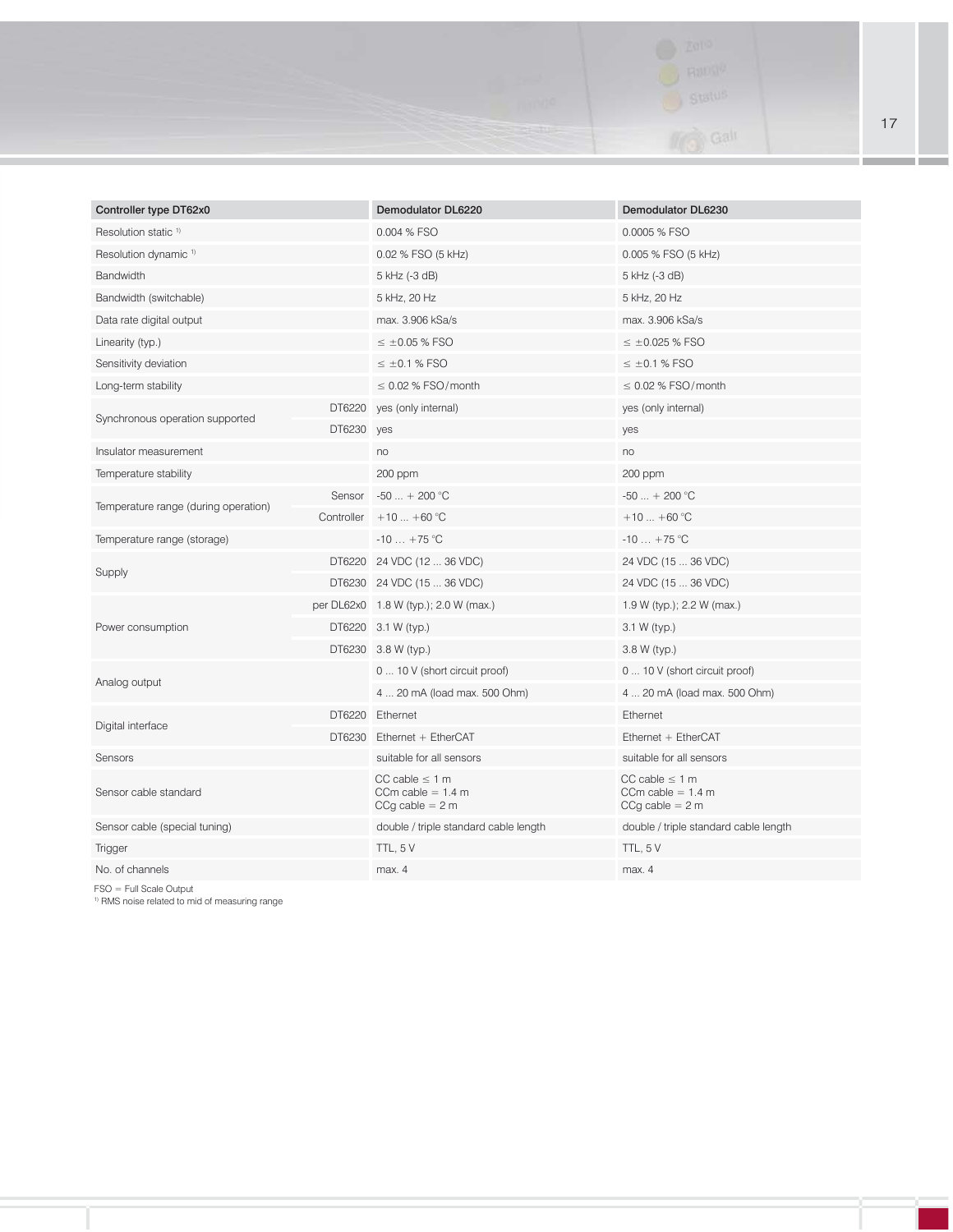| Controller type DT6222                                 |        | <b>Demodulator DL6222</b>                           | Demodulator DL6222/ECL2                             |
|--------------------------------------------------------|--------|-----------------------------------------------------|-----------------------------------------------------|
| Resolution static <sup>1)</sup>                        |        | 0.004 % FSO                                         | 0.004 % FSO                                         |
| Resolution dynamic <sup>1)</sup>                       |        | 0.05 % FSO (20 kHz)                                 | 0.1 % FSO (20 kHz)                                  |
| Bandwidth                                              |        | 20 kHz (-3 dB)                                      | 20 kHz (-3 dB)                                      |
| Bandwidth (switchable)                                 |        | 20 kHz, 20 Hz                                       | 20 kHz, 20 Hz                                       |
| Data rate digital output                               |        | max. 3.906 kSa/s                                    | max. 3.906 kSa/s                                    |
| Linearity (typ.)                                       |        | $\leq \pm 0.1$ % FSO                                | $\leq$ ±0.2 % FSO                                   |
| Sensitivity deviation                                  |        | $\leq \pm 0.1$ % FSO                                | $\leq \pm 0.1$ % FSO                                |
| Long-term stability                                    |        | $\leq$ 0.02 % FSO/month                             | $\leq$ 0.02 % FSO/month                             |
| Synchronous operation supported (multiple controllers) |        | no                                                  | no                                                  |
| Insulator measurement                                  |        | no                                                  | no                                                  |
| Temperature stability                                  |        | 200 ppm                                             | 200 ppm                                             |
| Temperature range                                      | Sensor | $-20$ $+200$ °C                                     | $-20$ $+200$ °C                                     |
| (during operation)                                     |        | Controller $+10+60$ °C                              | $+10$ +60 °C                                        |
| Temperature range (storage)                            |        | $-10$ $+75$ °C                                      | $-10$ +75 °C                                        |
| Supply                                                 |        | 24 VDC (12  36 VDC)                                 | 24 VDC (12  36 VDC)                                 |
| Power consumption                                      |        | DT6222 2.8 W (typ.)                                 | 2.8 W (typ.)                                        |
|                                                        |        | per DL6222 1.2 W (typ.); 1.4 W (max.)               | 1.2 W (typ.); 1.4 W (max.)                          |
| Analog output                                          |        | 0  10 V (short circuit proof)                       | 0  10 V (short circuit proof)                       |
|                                                        |        | 4  20 mA (load max. 500 $\Omega$ )                  | 4  20 mA (load max. $500\Omega$ )                   |
| Digital interface                                      |        | Ethernet                                            | Ethernet                                            |
| Sensors                                                |        | suitable for all sensors                            | suitable for all sensors                            |
| Sensor cable standard                                  |        | CCm1,4x; CCg2,0x                                    | CCm2,8x; CCg4,0x                                    |
| Sensor cable (special tuning)                          |        | $\leq$ 2.8 m (with CCmxx) $\leq$ 4.0 m (with CCgxx) | $\leq$ 2.8 m (with CCmxx) $\leq$ 4.0 m (with CCgxx) |
| Trigger                                                |        | TTL, 5V                                             | TTL, 5V                                             |
| No. of channels                                        |        | max. 4                                              | max. 4                                              |

FSO = Full Scale Output

1) RMS noise related to mid of measuring range

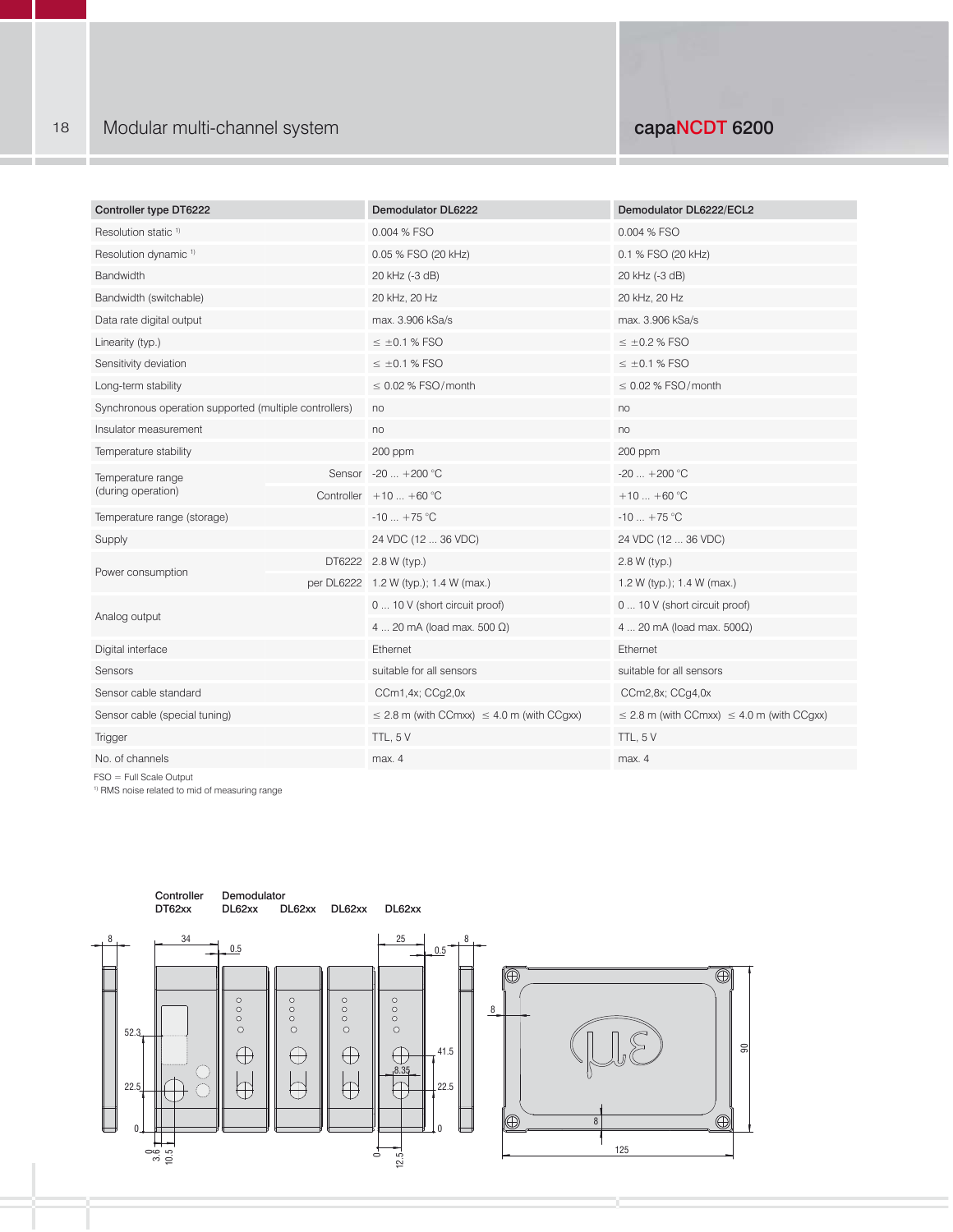

#### Options

|          |                    |                                                                                               | Suitable for articles |                        |                          |                      |  |
|----------|--------------------|-----------------------------------------------------------------------------------------------|-----------------------|------------------------|--------------------------|----------------------|--|
| Art. No. | Description        | Description                                                                                   | 2303018<br>DL6220     | 2303022<br>DL6220/ECL2 | 2303023<br>DL6220/ECL3   | 2303029<br>DL6220/LC |  |
| 2982044  | LC DL62x0 digital  | special calibration of linearity on digital output                                            | $\circ$               | $\circ$                | $\circ$                  |                      |  |
| 2982045  |                    | LC DL62x0 analog special calibration of linearity on analog output                            | $\circ$               | $\circ$                | $\circ$                  |                      |  |
| 2982046  | <b>ECL2 DL6220</b> | special tuning for double standard cable length<br>$(CC = 2 m / C C m = 2.8 m / C C q = 4 m)$ |                       |                        | $\overline{\phantom{0}}$ |                      |  |
| 2982047  | <b>ECL3 DL6220</b> | special tuning for triple standard cable length<br>$(CC = 3 m / C Cm = 4.2 m / C Cq = 6 m)$   |                       |                        |                          |                      |  |
| 2982048  | <b>EMR2 DL6220</b> | extended measuring range (factor: 2)<br>contains LC DL62x0 digital and LC DL62x0 analog       | $\circ$               | $\circ$                | $\circ$                  |                      |  |
| 2982049  | RMR1/2 DL6220      | reduced measuring range (factor: 1/2)<br>contains LC DL62x0 digital and LC DL62x0 analog      | $\circ$               | $\circ$                | $\circ$                  |                      |  |

|          |                    |                                                                                               | Suitable for articles |                        |                        |                      |  |
|----------|--------------------|-----------------------------------------------------------------------------------------------|-----------------------|------------------------|------------------------|----------------------|--|
| Art. No. | Description        | Description                                                                                   | 2303019<br>DL6230     | 2303024<br>DL6230/ECL2 | 2303025<br>DL6230/ECL3 | 2303030<br>DL6230/LC |  |
| 2982044  | LC DL62x0 digital  | special calibration of linearity on digital output                                            | $\circ$               | $\circ$                | $\circ$                |                      |  |
| 2982045  |                    | LC DL62x0 analog special calibration of linearity on analog output                            | $\circ$               | $\circ$                | $\circ$                |                      |  |
| 2982054  | ECL2 DL6230        | special tuning for double standard cable length<br>$(CC = 2 m / C C m = 2.8 m / C C q = 4 m)$ |                       |                        |                        |                      |  |
| 2982055  | <b>ECL3 DL6230</b> | special tuning for triple standard cable length<br>$(CC = 3 m / C C m = 4.2 m / C C q = 6 m)$ |                       |                        |                        |                      |  |
| 2982051  | <b>EMR2 DL6230</b> | extended measuring range (factor: 2)<br>contains LC DL62x0 digital and LC DL62x0 analog       | $\Omega$              | $\circ$                | $\circ$                |                      |  |
| 2982052  | <b>EMR3 DL6230</b> | extended measuring range (factor: 3)<br>contains LC DL62x0 digital and LC DL62x0 analog       | $\circ$               | $\circ$                | $\circ$                |                      |  |
| 2982053  | RMR1/2 DL6230      | reduced measuring range (factor: 1/2)<br>contains LC DL62x0 digital and LC DL62x0 analog      | $\circ$               | $\circ$                | $\circ$                |                      |  |

|          |                    |                                                                    | Suitable for articles    |                        |                             |  |
|----------|--------------------|--------------------------------------------------------------------|--------------------------|------------------------|-----------------------------|--|
| Art. No. | Description        | <b>Description</b>                                                 | 2303035<br>DL6222        | 2303036<br>DL6222/ECL2 | 2303038<br><b>DL6222/LC</b> |  |
| 2982045  |                    | LC DL62x0 analog special calibration of linearity on analog output |                          |                        |                             |  |
| 2982059  | ECL2 DL6222        | special tuning for double standard cable length                    | $\overline{\phantom{a}}$ |                        |                             |  |
| 2982061  | <b>EMR2 DL6222</b> | extended measuring range (factor: 2)                               |                          |                        |                             |  |
| 2982062  | RMR1/2 DL6220      | reduced measuring range (factor: 1/2)                              |                          |                        |                             |  |

• Articles already contain the option

○ Option available

- No option available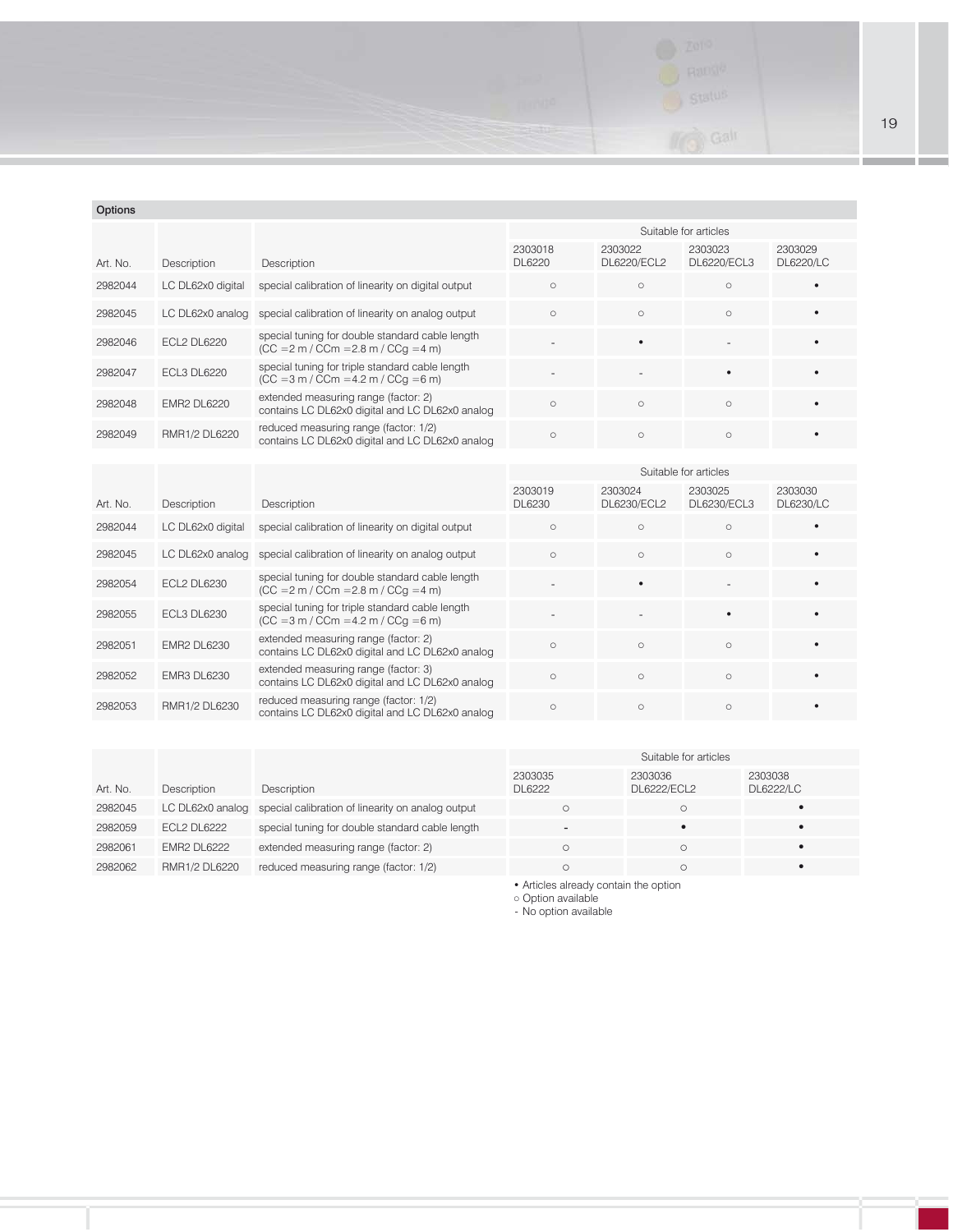### 24 Accessories **capaNCDT**

| Sensor cable             | Cable CCx, x / CCx, x/90                                                  | Cable CCmx, x / CCmx, x/90                                                                                                 | Cable CCqx,x / CCqx,x/90                                         |
|--------------------------|---------------------------------------------------------------------------|----------------------------------------------------------------------------------------------------------------------------|------------------------------------------------------------------|
| Description              | Low-outgassing cable up to 4 m length,<br>for applications in clean rooms | Low-outgassing cable up to 4.2 m length,<br>for applications in clean rooms, UHV and EUV                                   | Robust cable up to 8 m length,<br>for industrial applications    |
| Temperature<br>stability | $-100$ °C to $+200$ °C                                                    | $-100$ °C to $+200$ °C                                                                                                     | -20 °C to $+80$ °C (permanent)<br>-20 °C to $+100$ °C (10:000 h) |
| Outer diameter           | 3.1 mm $\pm$ 0.1 mm                                                       | $2.1 \text{ mm} \pm 0.1 \text{ mm}$                                                                                        | 3.1 mm $\pm$ 0.1 mm                                              |
| Bending radius           |                                                                           | 3x cable diameter during installation; 7x cable diameter for movement; 12x cable diameter recommend at continuous movement |                                                                  |

Cable with connector type C for sensors CS005 / CS02 / CS05 / CSE05 / CS08 / CSE1 13.7 Cable with connector type B for sensors CS1 / CS1HP / CSE1,25 / CS2 / CSE2 / CS3 / CSE3 / CS5 / CS10 Design 2 x straight connector 1 x straight / 1 x straight / 1 x 90° connector 2 x straight connector 1 x straight / 1 x 90° connector Model CCx,xC CCmx,xC CCgx,xC CCx,xC/90 CCmx,xC/90 CCgx,xC/90 CCx,xB CCmx,xB CCgx,xB CCx,xB/90 CCmx,xB/90 CCgx,xB/90 Standard 1 m • • • • • • • • 1.4 m • • • • 2 m • • • • • • • • 2.8 m • • • • 3 m • • • • 4 m • • • • 4.2 m • • • • 6 m • • • • 8 m • • • • ....  $\overline{ }$ 13,1 8 16,9 2 x straight connector

 $\frac{8}{2}$ Standard length 1m Sensor cable with connector type C



Connector type C/90



Ø10



| capaNCDT<br>Accessories                                                                                                | 6110 | 6200       | 6500 |
|------------------------------------------------------------------------------------------------------------------------|------|------------|------|
| MC2.5 Micrometer for sensor calibration, range $0 - 2.5$ mm, Resolution 0.1 $\mu$ m. Suitable for sensors CS005 to CS2 | ٠    |            |      |
| MC25D Digital micrometer for sensor calibration, range 0 - 25 mm, adjustable offset (zero). Suitable for all sensors.  |      | $\epsilon$ |      |
| HV/B Vacuum feed through triaxial                                                                                      | ٠    |            |      |
| <b>UHV/B</b> Vacuum feed through triaxial for ultra-high vacuum                                                        |      |            |      |
| PC6200-3/4 Power-/trigger cable, 4 pin, 3 m                                                                            |      |            |      |
| <b>SCAC3/4</b> Signal output cable, (necessary for multi-channel applications), 4 pin, 3 m                             |      |            |      |
| <b>SCAC3/5</b> Signal output cable, analog, 5 pin, 3 m                                                                 |      |            |      |
| SC6000-1,0 Synchronization cable, 5 pin, 1 m                                                                           |      |            | ٠    |
| CA5 Preamplifier cable 5 pin, 5 m                                                                                      |      |            |      |
| PS2020 Power supply for DIN rail mounting; Input 230 VAC (115 VAC); Output 24 VDC / 2.5 A; L/W/H 120x120x40 mm         | ٠    |            |      |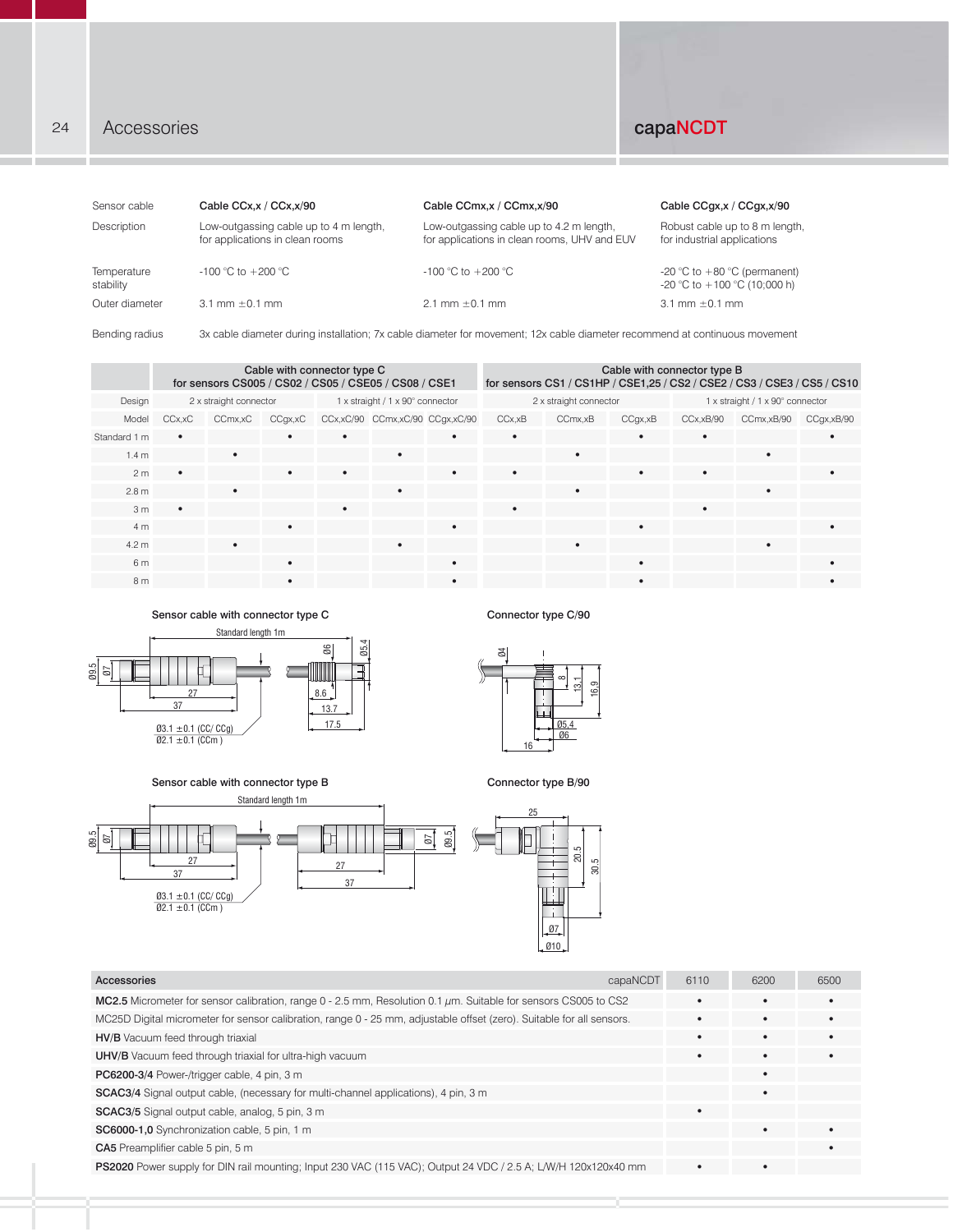

HV/B Vacuum feed through (Art.-no. 0323050)



Max. leak rate  $1x10e^{\frac{7}{1}}$ mbar  $\cdot$  I s $\cdot$ 1, compatible with connector type B

UHV/B Vacuum feed triax with flange CF16 (Art.-no. 0323349) **UHV/B Vacuum feed triax screwable (**Art.-no. 0323370)



Max. leak rate  $1x10e^9$  mbar  $\cdot$  l s<sup>-1</sup>, compatible with connector type B

UHV/B Vacuum feed triax weldable (Art.-no. 0323346)



Max. leak rate 1x10e-9 mbar · l s-1, compatible with connector type B



Max. leak rate  $1x10e^{-9}$  mbar  $\cdot$  l s<sup>-1</sup>, compatible with connector type B

SCAC3/4 Signal output cable (Art.-no. 2902104)



SCAC3/5 Signal output cable (Art.-no. 2902112)



PC6200-3/4 Power-/trigger cable (Art.-no. 2901881)



SC6000-1,0 Synchronization cable (Art.-no. 2903473)<br>
CA5 Preamplifier cable (Art.-no. 2903180)